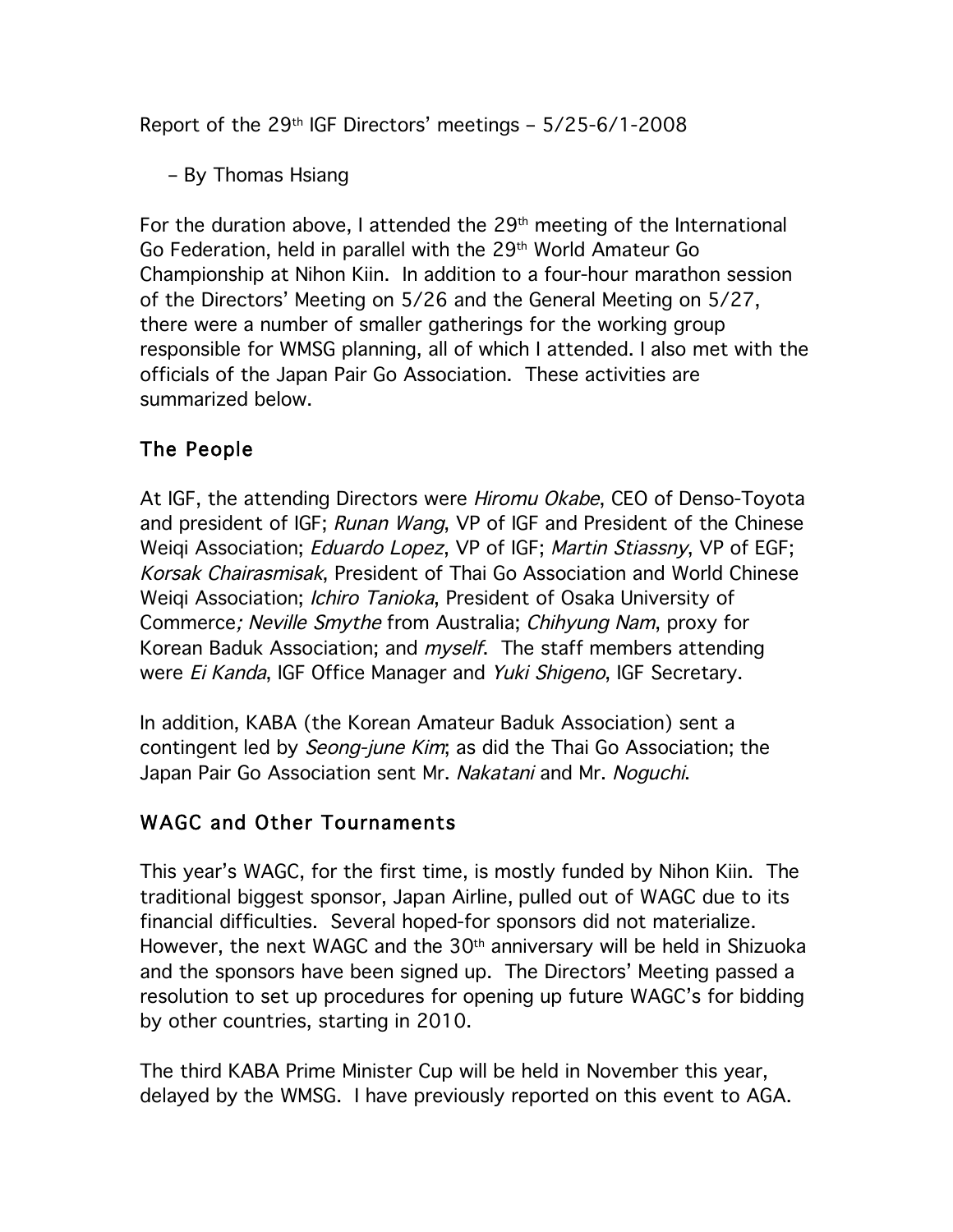A new international event will be held in Korea, starting 9/2008. This team tournament, the Hi Seoul World Businessmen Baduk Fair, will inaugurate 9/21-27 2008 in Seoul. The idea is to get go-playing businessmen together to have some fun and maybe share business opportunities. Teams from US are welcomed but should organize themselves; players only need to buy airfare, all other expenditures will be provided by KABA.

The annual Hangzhou World City-Team tournament will be suspended for one year this year due to WMSG.

## WMSG, IMSA, and IOC

The largest amount of time was spent discussing and reviewing the details of WMSG.

Yuki Shigeno read reports from her attendance at three technical meetings of IMSA and the Beijing Organizational Committee (BOC). We now expect a steady Go attendance of 420 players and 80 workers/officials throughout the two-week event. Roughly, the distribution is: Men Individual, 227 players; Women Individual, 97; "Open", 93; Men Team, 40 countries, 231 players; Women Team, 24 countries, 89 players; Pair Go, 47 pairs including 8 all-professional pairs. All tournaments will have two stages, a variation of Swiss in the first stage, then knock-out in the medal rounds. In addition to medals for each tournament, there will also be a special medal for the overall winning country.

Yuki also detailed the planning for the venues, the Olympic apartments, and air transportation.

I read a report by the WMSG working group (consisting of Erik Puyt, Martin Stiassny, Yuki Shigeno, and myself) on our activities in the last year and another report on the Beijing Rules Meeting that I attended in April. Some of the important highlights include the completion of the WMSG Rules and Regulations and the IGF Anti-Doping Regulations, the negotiations of the technical details of WMSG, and the initial planning of IGF seeking IOC recognition. The various documents will soon be available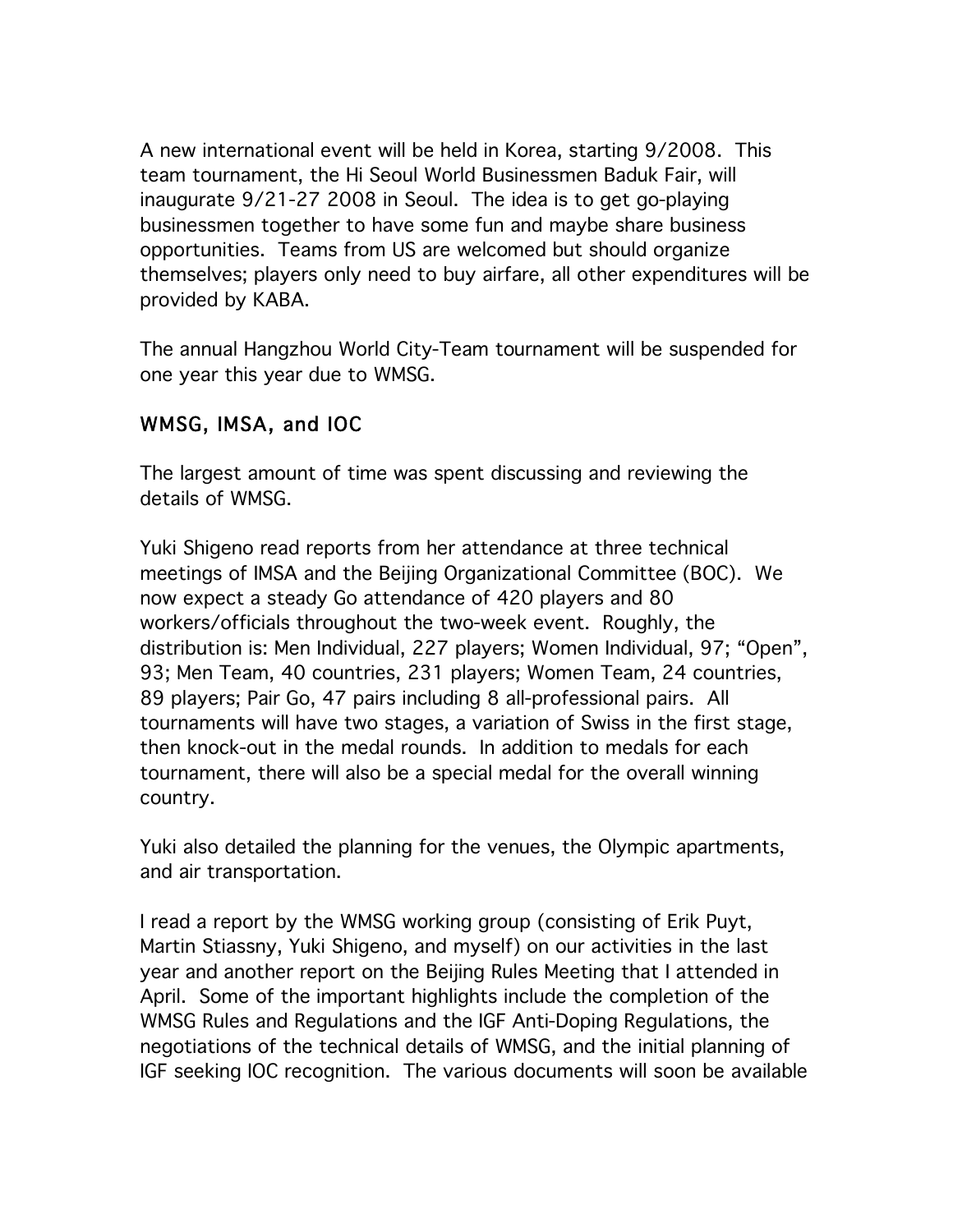at the IGF website. We will begin the IOC recognition procedure in earnest immediately after the WMSG.

One important consideration is the anti-doping compliance. We sent out on 3/31/08 the IGF Anti-Doping Regulation draft and the Therapeutic Use Exemption to all IGF members and asked the association presidents to share these documents with their members for discussions and feedback. At the 29th IGF meetings, these documents were accepted as official IGF policies. A Medical Commission will be formed to explore possibly starting the testing programs in 2009.

A word about Go Rules. The China Qiyuan has developed a special set of rules for trial use in the 2008 WMSG. This rule set is based on the traditional Chinese rules, hence it has all the nice features of direct verification of life-and-death, superko, no special rulings, etc. But, at the same time a big change from the Chinese stone-counting was implemented that defines the game score as the point differential, thus eliminating the ¼-. ¾- point oddity in the Chinese rules. Further, the requirement of equal number of plays is affirmed, allowing for 6.5 komi to be used – a feature insisted on by the Koreans. I personally am quite fond of this rule set, not because it is problem-free, but rather because it points to a way of reasonable compromises in the rules discussions and hopefully may even shed light on the seemingly impossible issue of rule unification. Apparently I was not the only one who thought so; as the Nihon Kiin and KBA experts all agreed to give this rule set a try – something like a small miracle. I heard afterwards that the Ing Foundation also looks favorably on this development! Many years ago, the late Mr. Ing Changki told me that he felt that unification of rules would only be possible by external pressure such as the Olympic Movement. He was right on.

#### Change in IGF Statue

In 2007, we decided to change the IGF statue to allow for "institutional members" to join. This new membership category potentially would include the World Pair Go Association, the Ing Foundation, EGF, Iberoamerican Go Association, World Chinese Weiqi Association, etc. Director Tanioka was asked to rework the IGF Statue to allow for this feature and also to study the participation rules and the voting rights for the new members. The new Statue was completed and was passed in the